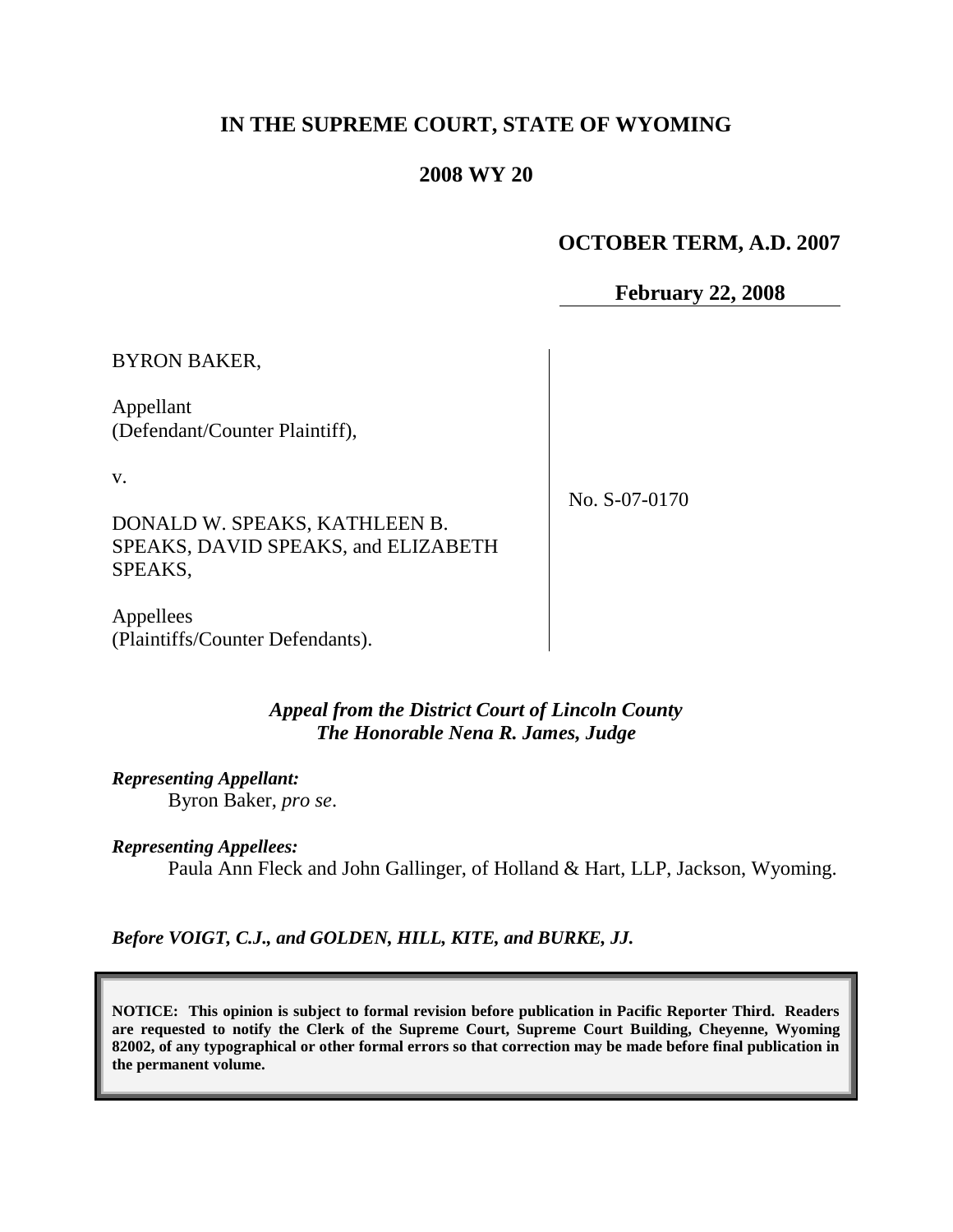### **BURKE, Justice.**

 $\overline{a}$ 

[¶1] Four members of the Speaks family brought suit against the Appellant, Byron Baker, for breach of a construction contract. After a bench trial, the district court granted judgment in favor of Appellees. Mr. Baker challenges that judgment. We affirm.

#### *ISSUES*

[¶2] Mr. Baker raises the following issue:

Did the Appellees breach the contract and breach the implied covenant of good faith and fair dealing requirement by wrongfully expelling the builder, [Mr. Baker], from the project?

Appellees present the issues as follows:

1. Did the District Court err when it found that Byron Baker had breached his contract with the [Appellees]?

2. Did the District Court err when it found that Byron Baker had presented insufficient evidence to support his counterclaims against the [Appellees]?

## *FACTS*

[¶3] In July 1999, David and Elizabeth Speaks opened negotiations to employ Mr. Baker to construct a home.<sup>1</sup> The negotiations concluded on September 14, 1999, when Mr. Baker and Appellees entered into a contract. Pursuant to the contract, Mr. Baker agreed to build a 36' by 36' log home for the total amount of \$133,488.00. The negotiations involved a number of floor plans that the parties exchanged, but Mr. Baker was to be solely responsible for turning the final floor plan drawing into a structurally sound home.

[¶4] The contract was memorialized in a three-page document with two features that are particularly relevant to our review. First, the home was to be "[c]ompleted in a substantial workmanlike manner." Second, the contract provided no particular time for

<sup>&</sup>lt;sup>1</sup> Four members of the Speaks family were the Plaintiffs, now Appellees, in this case: David, his wife Elizabeth, and David's parents. Primarily, David dealt with Mr. Baker, though Elizabeth also had some involvement. David's parents owned the land on which the home was constructed, and David served as their agent. David's parents had no personal involvement with the events leading up to the litigation.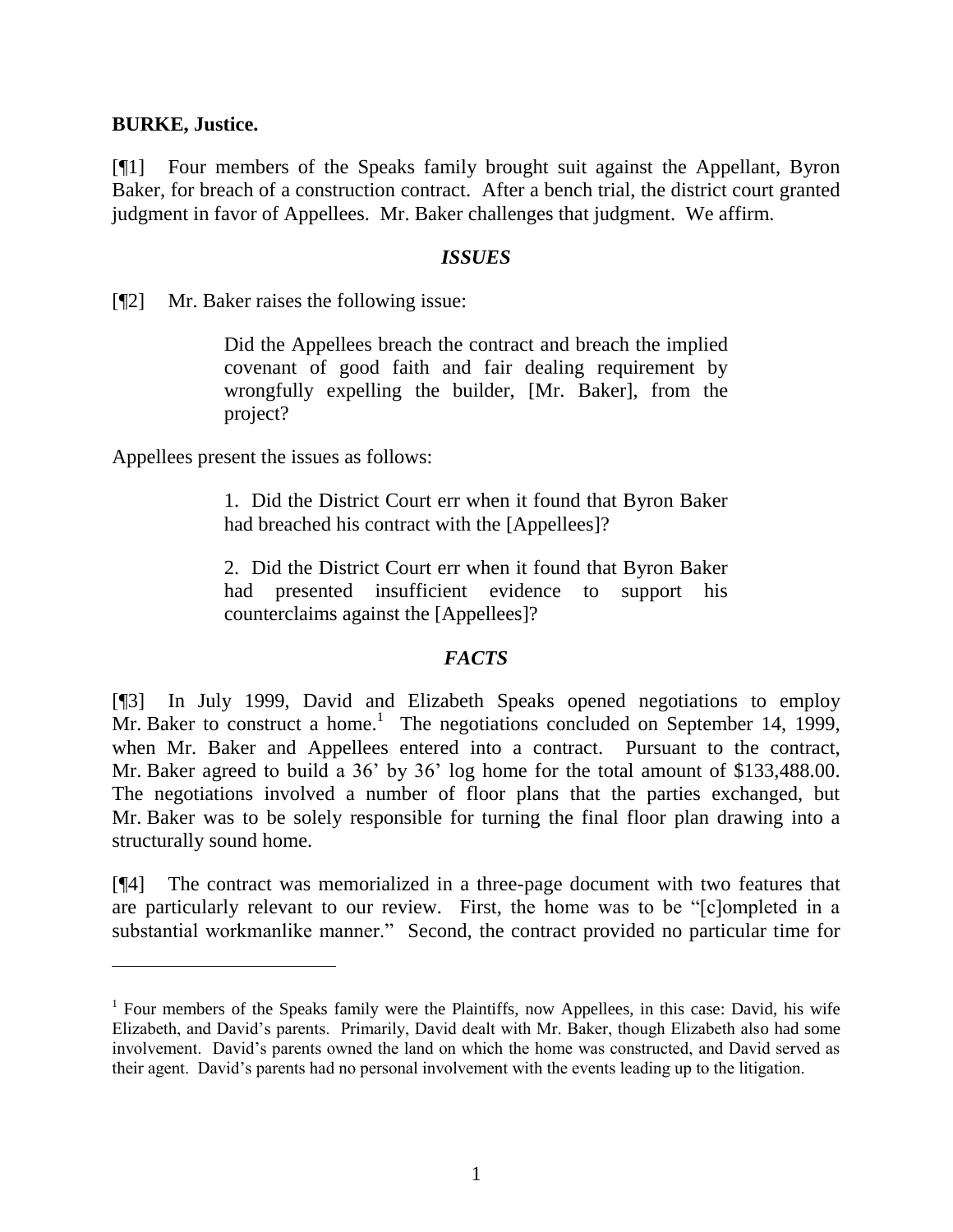completion of the home. The same day that the parties entered into the contract, Appellees paid Mr. Baker the first installment of \$2,669.76, which was listed in the contract as a "commencement" payment.

[¶5] By the spring of 2000, Appellees were growing increasingly concerned about both the pace of construction and its apparent poor quality. Appellees met with Mr. Baker numerous times during the summer of 2000 regarding the delays. There was a final meeting on or about August 1<sup>st</sup> at which David and Elizabeth Speaks presented Mr. Baker with a written list of incomplete items and asked Mr. Baker to commit to a completion date. The parties agreed to a schedule providing that the interior of the home would be completed by the end of August, and that the exterior would be completed by September 10<sup>th</sup>. During that meeting, Mr. Baker's comments raised concerns regarding the status of payment to the subcontractors. Appellees asked Mr. Baker to provide lien waivers from the subcontractors.

[¶6] By the first week of September, Mr. Baker had not completed any items on the August  $1<sup>st</sup>$  list. Neither had he provided the requested lien waivers from the subcontractors. At that time, Appellees had paid Mr. Baker a total of \$140,202.61. On September  $5<sup>th</sup>$ , Appellees, acting through their attorney, sent Mr. Baker a letter instructing him to vacate the job site until he provided the requested lien waivers. Mr. Baker left the job site after receiving the letter on September  $7<sup>th</sup>$ .

[¶7] Now left with an incomplete home, Appellees hired a plumber to evaluate the remaining plumbing work. The plumber recommended hiring a general contractor to perform a general inspection, and Appellees did so. The contractor noticed several problems in the home, including sheetrock that was crushed at the top and under-sized rafters and roof purlins. The contractor recommended that Appellees contact a structural engineer to perform an in-depth analysis of the construction. The structural engineer found that the roof was "substantially understructured or undersized to safely support the potential snow loads." Appellees responded to the inspections by hiring others to repair and complete the home at significant additional cost.<sup>2</sup>

[¶8] Appellees filed suit, alleging breach of contract, breach of the covenant of good faith and fair dealing, breach of implied warranty, and promissory estoppel. Mr. Baker filed a counterclaim for breach of contract.<sup>3</sup> A three-day bench trial was held. On June

 $2$  The record reflects that, sometime during the period that these inspections were occurring, Mr. Baker provided lien waivers to Appellees. The lien waivers, however, indicated that he still owed subcontractors more than \$4,000. Mr. Baker did not return to the job site.

<sup>&</sup>lt;sup>3</sup> Mr. Baker's wife, Rose Baker, was named as a defendant in Appellees' original suit. Ms. Baker counterclaimed for libel. The district court eventually dismissed Ms. Baker from the suit. Neither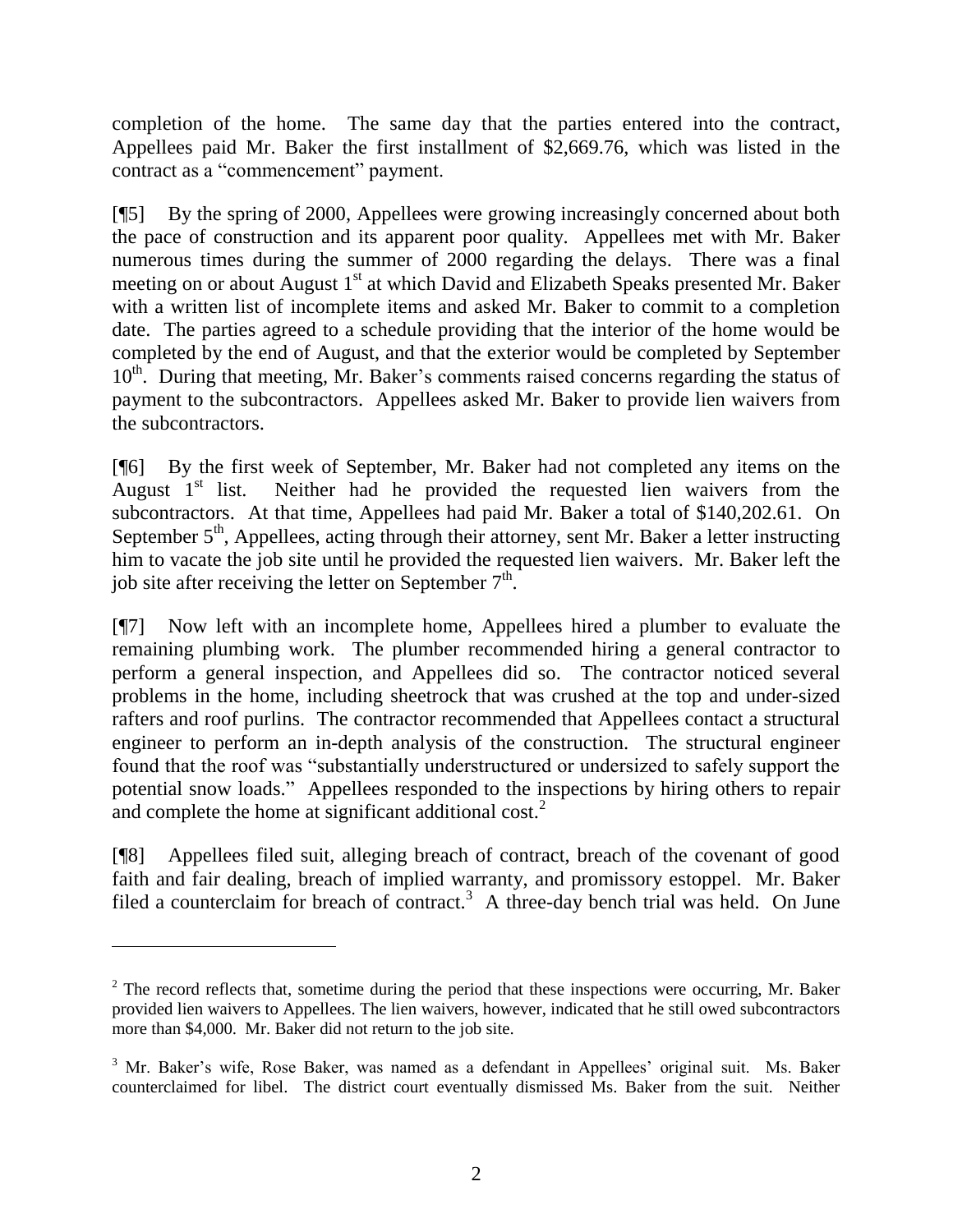7, 2007, the district court entered its *Findings of Fact, Conclusions of Law and Judgment*. After detailing the course of events leading to the trial, the district court found that "Defendant Byron Baker breached [the] contract by failing to complete the project in a timely manner and failing to perform work in a safe and workmanlike manner and in accordance with industry standards." As a result of these breaches, the court awarded Appellees \$239,359.37 in compensatory damages.

### *STANDARD OF REVIEW*

[¶9] When a district court issues specific findings of fact and conclusions of law, we review its findings of fact for clear error and its conclusions of law *de novo*. *E.g.*, *Piroschak v. Whelan*, 2005 WY 26, ¶ 7, 106 P.3d 887, 890 (Wyo. 2005). We do not set aside findings of fact simply because we would have reached a different result, nor do we re-weigh the evidence on appeal. Instead, we presume that the district court's findings of fact are correct. We also assume that the evidence of the party prevailing below is true and give that party every inference that can be fairly drawn from the evidence. A finding of fact is clearly erroneous only where, "although there is evidence to support it, the reviewing court on the entire evidence is left with the definite and firm conviction that a mistake has been committed." *Id.*

## *DISCUSSION*

[¶10] Much of Mr. Baker's brief is focused on his proposition that "the trial court's findings were one-sided, even though both parties had submitted Findings of Fact and Conclusions of Law." He claims that his workmanship was acceptable and that the construction time was reasonable. He also claims that Appellees breached the construction contract when they instructed him to leave the job site.

[¶11] We first address the district court's finding that Mr. Baker failed to complete the home in a timely manner. As we have previously stated, "[w]here . . . no time for performance is specified in a contract, the law implies performance must be within a reasonable time, and what is a reasonable time depends upon the circumstances of each case." *G.C.I., Inc. v. Haught*, 7 P.3d 906, 909 (Wyo. 2000). On appeal, Mr. Baker contends that the evidence is insufficient to establish that he failed to perform in a timely manner. We disagree.

[¶12] Mr. Baker does not dispute that the parties intended the roof to be completed prior to significant snowfall in the fall of 1999. He also does not dispute that the roof was not

Ms. Baker nor Appellees timely appealed that ruling. As a result, no claims involving Ms. Baker are at issue in the current appeal.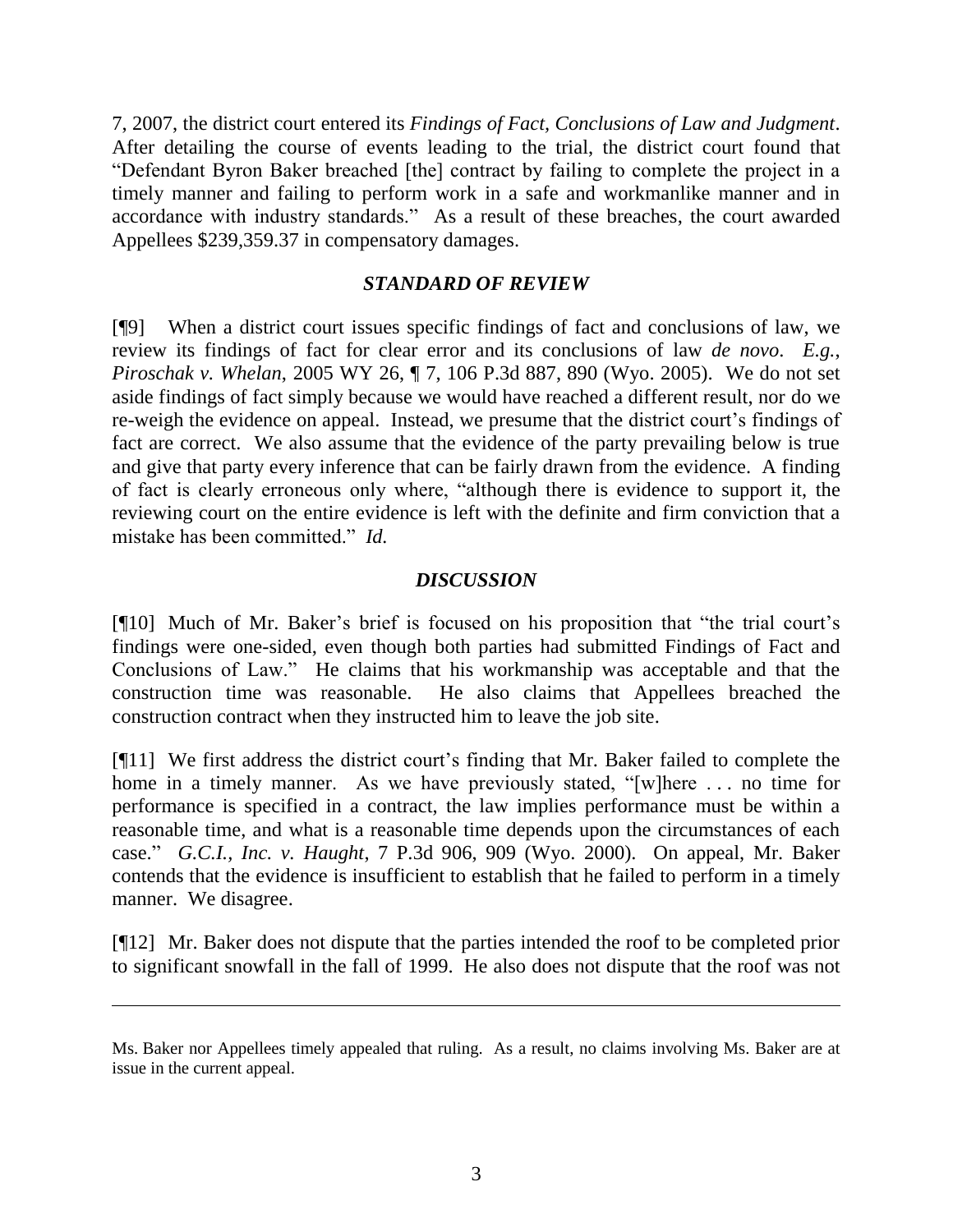completed until March 2000. David Speaks testified that he raised his concerns regarding the lack of progress with Mr. Baker during the August 1, 2000 meeting. Mr. Baker agreed to a specific schedule for the remaining construction. The evidence shows that Mr. Baker signed the scheduling document, and that the schedule specified "Date[s] of Completion" for each task. For example, it listed that "Logs" were to be completed by "8/9," "Doors" were to be completed by "8/15-8/17," the "Interior Flooring" was to be completed by " $8/13$ ," and the remaining "Electric & Plumbing Fixtures" were to be installed by "8/23." David Speaks testified that Mr. Baker did not complete any of the items on the list. The district court's conclusion that Mr. Baker did not timely fulfill his contractual obligations was supported by substantial evidence and was not clearly erroneous.

[¶13] Mr. Baker also claims on appeal that he constructed the home in a workmanlike manner. There is strong support in the record for the district court's finding that Mr. Baker's workmanship failed to meet industry standards. Four expert witnesses testified for Appellees: a general contractor, a structural engineer, a heating system installer, and a sheetrock installer. Each of them unequivocally testified that Mr. Baker's work was not performed skillfully or according to industry standards. Each expert described in detail precisely why and how they replaced or repaired defects in Mr. Baker's construction. The engineer testified that a home built in that particular location should be designed and built to withstand a snow load of 90 pounds per square foot. As constructed by Mr. Baker, the roof could support little more than its own weight. The roof repair alone involved construction of a second roof structure over the exterior surface of the existing roof and installation of a new support beam from the roof to the basement floor. Other necessary repairs included taking out material around the windows to provide allowance for log settling, structural work to ensure that any settling occurred evenly, replacing a substantial part of the heating system, and replacing 80-85% of the existing sheetrock. This is not an exhaustive list of necessary repairs reflected in the trial record. We perceive no clear error in the district court's finding that Mr. Baker's workmanship was inadequate.

[¶14] Mr. Baker also asserts that Appellees "could not show a clear failure of performance . . . at the time [Mr. Baker] was expelled from the project." In essence, Mr. Baker claims that Appellees' request that he leave the job site constituted breach of the construction contract, and that the district court erred in failing to rule in his favor on his counterclaim. He points this Court to a prior case in which we endorsed a district court's statement that "the party first committing a substantial breach of contract cannot complain that the other party . . . fails to perform." *Williams v. Collins Comms., Inc.*, 720 P.2d 880, 891 (Wyo. 1986).

[¶15] Mr. Baker's line of reasoning overlooks the fact that he had already breached the contract by the time Appellees instructed him to cease construction. He did so in two ways: failure to complete construction in a timely manner and poor workmanship. Both